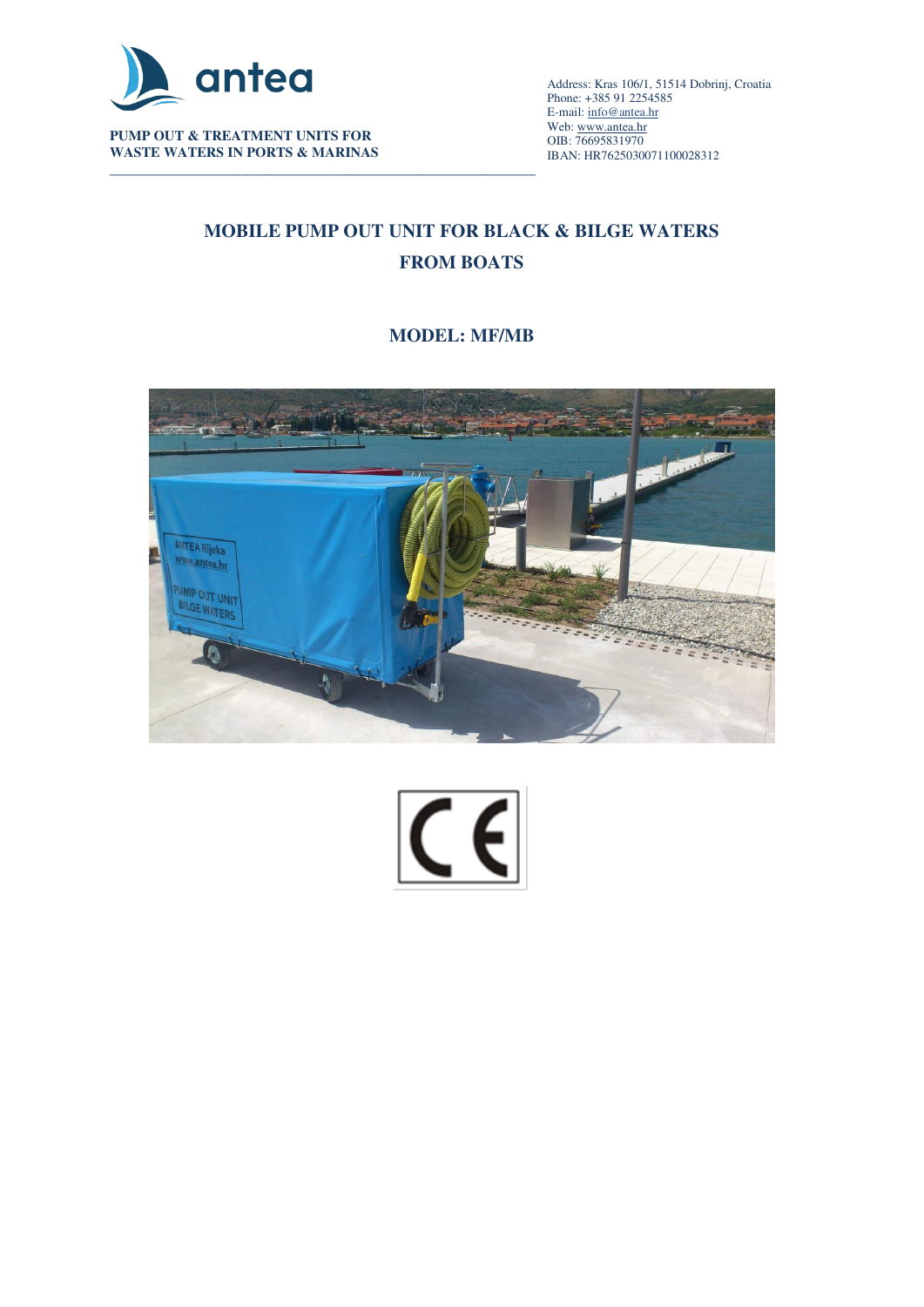

**PUMP OUT & TREATMENT UNITS FOR WASTE WATERS IN PORTS & MARINAS** 

## **1. DESCRIPTION**

Unit is composed of:

- galvanized trailer with dimensions L=2000mm, W=800/1000mm, H=1400mm, equiped with weathereloth
- coil for suction hose
- suction hose diameter 1 ½ '', length 20 meters, equiped with fast connection
- special nozzles complete for black water tanks on boat
- peristaltic pump equiped with 2 pcs. of pulse dampeners
- el. motor 2,2 kW
- el. control panel
- connections for hoses
- PEHD tank capacity 200, 300, 500, 1000... lit.

### **2. OPERATING PRINCIPLE**

For power feeding of the unit use 3-core extending cable of 2,5 mm2 section for the total length of cable up to 50 mtrs. In case the length of cable needed is over 50 meters, depending of the actual length, use cable of wider section.

For pumping out the waste water locate the trailer close to the boat. Connect the cable on the plug fixed on the electric box of the unit. On suction pipe connect one of the fitting connections which fits the waste water tank connection on the boat. Open the valve on the suction pipe. On the unit's electric box put the switch from position 0 to 1. Chosen position 1 serves for the suction (inlet).

With moving the main switch on electric box in position START start the pump.

When whole quantity of waste water is pumped out from the boat leave the pump in open position until the suction pipe and pump will be completely emptied. Then switch off the main switch to position STOP. Chosen switch return back to position 0 and disconnect the power cable.

Transfer the trailer to the position for emptying. Connect the power cable. The top of the suction pipe (which in this case serves as a discharge pipe) put into the place for emptying the tank positioned on the unit in which has been pumped the waste water from the boat. Open the valve on the pipe. On the unit's electric box put the switch from position 0 to 2. Chosen position 2 serves for discharging.

Start the pump with moving the main switch on electric box in position START.

When whole quantity of waste water from the unit's tank is pumped ou, leave the pump in open position until the discharge pipe and pump will be completely emptied. Then switch off the main switch to position STOP. Chosen switch return back to position 0 and disconnect the power cable.

Use protect gloves for above operation.

Unit can be used only for one type of waste waters. Or for bilge or for black waters.

### **3. ELECTRIC PANEL**

Power supply 380V/50Hz/3phase. On request we can supply el. motor with power supply 220V/50Hz/1phase.